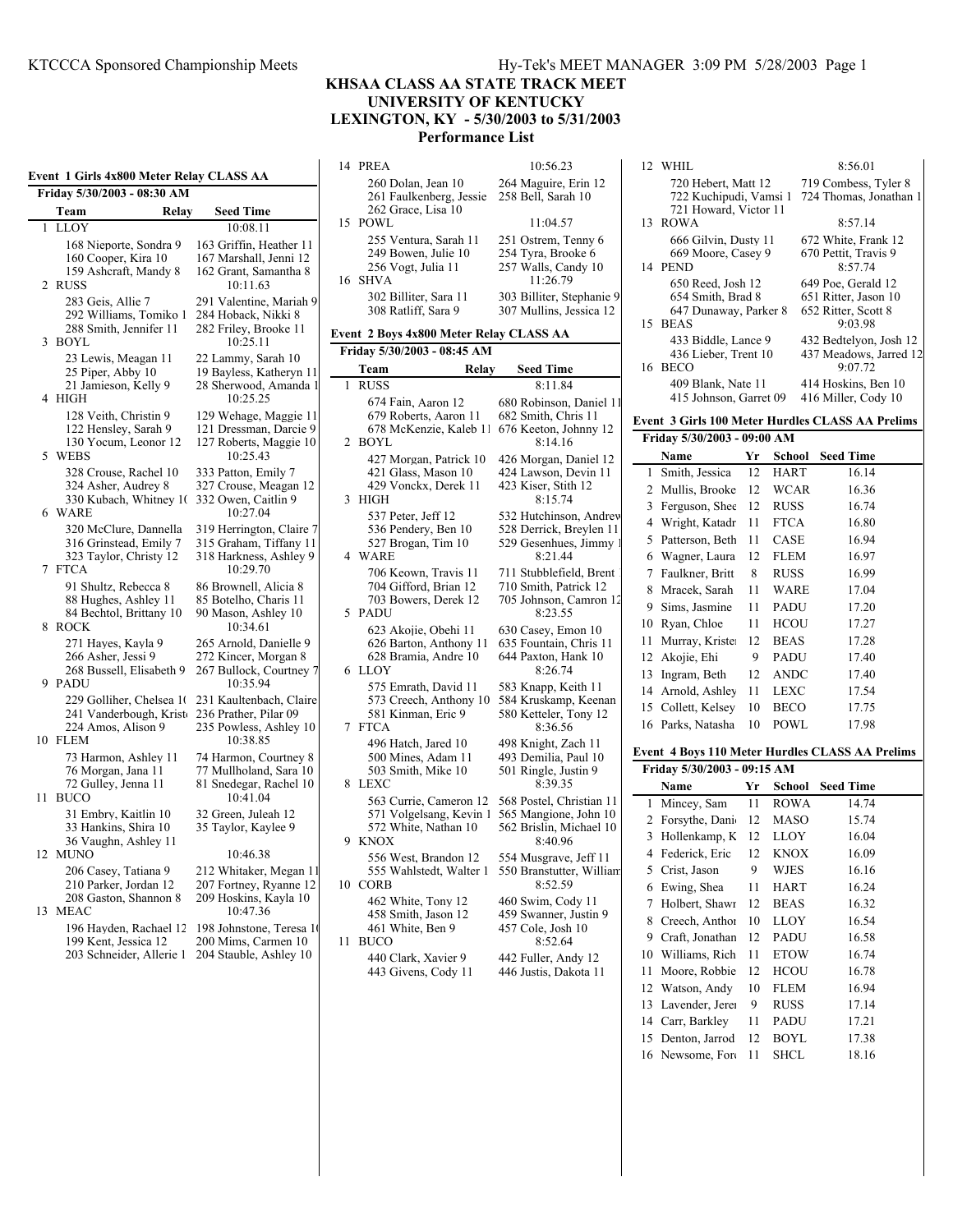## **UNIVERSITY OF KENTUCKY LEXINGTON, KY - 5/30/2003 to 5/31/2003**

**Performance List**

|    |                                                |        |             |                                                  | 4  | SHAW            |
|----|------------------------------------------------|--------|-------------|--------------------------------------------------|----|-----------------|
|    |                                                |        |             | Event 5 Girls 100 Meter Dash CLASS AA Prelims    |    | 297 N           |
|    | Friday 5/30/2003 - 09:30 AM                    |        |             |                                                  |    | 293 E           |
|    | Name                                           | Yr     | School      | <b>Seed Time</b>                                 | 5  | 294 I<br>LEXC   |
|    | 1 Akojie, Temi                                 | 12     | PADU        | 12.56                                            |    | 154 F           |
|    | 2 Haskins, Lashc                               | 10     | <b>HART</b> | 12.64                                            |    | 157 S           |
|    | 3 Black, Lakeshi                               | 12     | <b>MASO</b> | 12.82                                            |    | 155 C           |
|    | 4 Alcorn, Lindse                               | 12     | <b>MSOU</b> | 12.88                                            |    | 6 CASE          |
|    | 5 Burbage, Danie                               | 9      | PADU        | 12.99                                            |    | 44 Di           |
|    | 6 Rozwalka, Tiff                               | 10     | <b>CALD</b> | 13.13                                            |    | 45 H            |
| 7  | Jones, Diamon                                  | 10     | <b>FRSI</b> | 13.14                                            |    | 48 Pa<br>7 RUSS |
|    | 8 Buckner, Lator                               | 7      | <b>EJES</b> | 13.20                                            |    | 287 S           |
|    | 9 O'Brian, Lynde                               | 8      | LAWR        | 13.21                                            |    | 280 F           |
|    | 10 Black, Kristin                              | 10     | MASO        | 13.23                                            |    | 290 S           |
|    | 11 Frazier, Bree                               | 8      | LAWR        | 13.24                                            | 8  | <b>ETOW</b>     |
|    | 12 Meredith, Kim                               | 10     | <b>EDCO</b> | 13.24                                            |    | 64 Po           |
|    | 13 Stephenson, Ka                              | 12     | <b>FAIR</b> | 13.31                                            |    | 59 D            |
|    | 14 Milan, Tierra                               | $10\,$ | SHAW        | 13.66                                            |    | 63 Pe<br>9 HEAT |
|    | 15 Bowen, Amanc                                | 12     | POWL        | 13.69                                            |    | 111 C           |
| 16 | Bolden, Ashley                                 | 11     | <b>BECO</b> | 13.80                                            |    | 114 N           |
|    |                                                |        |             |                                                  |    | 113 F           |
|    |                                                |        |             | Event 6 Boys 100 Meter Dash CLASS AA Prelims     |    | 10 CALD         |
|    | Friday 5/30/2003 - 09:40 AM                    |        |             |                                                  |    | 37 B            |
|    | Name                                           | Yr     | School      | <b>Seed Time</b>                                 | 11 | 40 Gı<br>FLEM   |
|    | 1 Burchfield, Nic                              | 12     | <b>FRCO</b> | 10.96                                            |    | 81 Sr           |
|    | 2 Cherry, Doug                                 | 12     | FAIR        | 11.01                                            |    | 78 Ro           |
|    | 3 Holbert, Shawr                               | 12     | <b>BEAS</b> | 11.05                                            |    | 82 St           |
|    | 4 Gannon, Stever                               | 12     | <b>EJES</b> | 11.27                                            |    | 12 HART         |
|    | 5 Sains, Carl                                  | 11     | PADU        | 11.31                                            |    | 110 S           |
|    | 6 Logan, John                                  | 12     | LEXC        | 11.32                                            |    | 108 F           |
|    | 7 Porter, Deange                               | 12     | WARE        | 11.34                                            | 13 | LARU            |
|    | 8 Graham, Zanm                                 | 11     | HART        | 11.34                                            |    | 135 E<br>137 E  |
|    | 9 Haliwell, Mike                               | 12     | <b>RUCO</b> | 11.39                                            |    | 139 (           |
|    | 10 Lewis, Justin                               | 10     | <b>DESA</b> | 11.47                                            | 14 | <b>SHVA</b>     |
| 11 | Hodges, Brand                                  | 1      | <b>ETOW</b> | 11.64                                            |    | 305 I           |
|    | 12 Fowler, Casey                               | 11     | <b>BUCO</b> | 11.64                                            |    | 307 N           |
|    | 13 Greer, Dallas                               | 12     | <b>BECO</b> | 11.67                                            | 15 | FAIR            |
|    | 14 Smith, Edward                               | 12     | PADU        | 11.68                                            |    | 68 Bi<br>71 Tε  |
| 15 | Jervis, Kevin                                  | 12     | PRES        | 11.82                                            |    | 16 POWL         |
| 16 | Scott, Nick                                    | 11     | HIGH        | 11.84                                            |    | 248 E           |
|    | 17 Peterman, Robi                              | 10     | <b>HIGH</b> | 12.14                                            |    | 253 J           |
|    |                                                |        |             |                                                  |    | Event 8 Boy     |
|    |                                                |        |             | Event 7 Girls 4x200 Meter Relay CLASS AA Prelims |    | Friday 5/3      |
|    | Friday 5/30/2003 - 09:50 AM                    |        |             |                                                  |    | Team            |
|    | Team                                           |        | Relay       | <b>Seed Time</b>                                 | 1  | <b>ETOW</b>     |
| 1  | <b>PADU</b>                                    |        |             | 1:48.98                                          |    | 470 C           |
|    | 234 Overstreet, Chelsea                        |        |             | 239 Sims, Saundria 7                             |    | 473 F           |
|    | 236 Prather, Pilar 09<br>240 Starks, Santana 9 |        |             | 226 Brown, La'Dasha 7                            |    | 468 A           |
| 2  | <b>MERC</b>                                    |        |             | 1:50.87                                          |    |                 |
|    | 187 Claunch, Chrystal 9                        |        |             | 190 Gash, Stacey 10                              |    |                 |
|    | 191 Goodman, Chelsea!                          |        |             | 193 Penman, Amber 12                             |    |                 |
|    | 186 Cecil, Whitney 9                           |        |             | 192 Lee, Erica 10                                |    |                 |
| 3  | HIGH                                           |        |             | 1:51.14                                          |    |                 |
|    | 123 Menninger, Brittany                        |        |             | 124 Pendery, Liza 7                              |    |                 |

125 Poindexter, Elizbabe 130 Yocum, Leonor 12 120 Doherty, Amanda 10 127 Roberts, Maggie 10

| irls 4x200 Meter Relay CLASS AA Prelims | Event 8 Boys 4x200 Meter Relay     |
|-----------------------------------------|------------------------------------|
| .                                       | <b>Friday 5/30/2003 - 00:55 AM</b> |

| FIIUAV 3/30/4003 - 07.33 AIVI |                 |       |                                                                                               |  |
|-------------------------------|-----------------|-------|-----------------------------------------------------------------------------------------------|--|
|                               | Team            | Relay | <b>Seed Time</b>                                                                              |  |
|                               | 1 ETOW          |       | 1.314                                                                                         |  |
|                               | 468 Allen, BJ 9 |       | 470 Churchill, Kenny 1. 476 Simpson, Marquee 1<br>473 Hodges, Brandon 1 471 Cleaver, Devan 12 |  |

| 4 SHAW                                                                              | 1:51.29                                                                                 | 2 PADU                                                                             | 1:31.56                                                         |
|-------------------------------------------------------------------------------------|-----------------------------------------------------------------------------------------|------------------------------------------------------------------------------------|-----------------------------------------------------------------|
| 297 Milan, Tierra 10<br>293 Boyd, Latonya 10<br>294 Dunn, Erica 11<br>5 LEXC        | 299 Robertson, Ashley 9<br>300 Stoner, Tyshannel 9<br>296 Johnson, Wanisha 1<br>1:51.65 | 625 Alston, Lamar 10<br>638 Hawkins, Kenny 10<br>643 Newell, Brandon 10<br>3 LEXC  | 640 Lee, Josh 1<br>645 Sains, Carl<br>646 Smith, Edv<br>1:32.24 |
| 154 Keene, Trista 10<br>157 Snowden, Lauren 11<br>155 Okpokho, Itoro 9<br>6 CASE    | 152 Gray, Katie 12<br>158 Snowden, Whitney<br>156 Scordo, Katie 9<br>1:51.89            | 561 Beavin, Matt 12<br>569 Smith, Brian 12<br>567 Nallia, Joe 12<br>4 HIGH         | 566 McGrath, N<br>564 Logan, Joh<br>1:32.44                     |
| 44 Dixon, Rita 11<br>45 Hoskins, Lindsey 9<br>48 Patterson, Beth 11<br>7 RUSS       | 51 Propes, Jessica 11<br>52 Yaden, Tabitha 11<br>46 Lee, Jenna 6<br>1:53.24             | 533 Jager, Josh 12<br>541 Scott, Nick 11<br>526 Bridgett, Jordan 9<br>5 RUSS       | 532 Hutchinsor<br>539 Scarlato, Je<br>535 Kramer, T.<br>1:33.94 |
| 287 Sartaine, Alison 10<br>280 Faulkner, Kala 9<br>290 Suttles, Ashley 10<br>8 ETOW | 288 Smith, Jennifer 11<br>285 Muncy, Paige 9<br>289 Stephens, Annie 10<br>1:53.24       | 679 Roberts, Aaron 11<br>675 Gross, Josh 10<br>683 Wilcox, Micah 11<br>6 HART      | 680 Robinson,<br>681 Slone, Cas<br>673 Butler, Her<br>1:34.04   |
| 64 Powell, Emerald 10<br>59 Donnelly, Laura 10<br>63 Percell, Desire 10<br>9 HEAT   | 62 Lyman, Danielle 12<br>66 Warfield, Kabrenda 9<br>1:53.52                             | 516 Graham, Zanman 11<br>517 Rogers, Gilbert 11<br>514 Dixon, David 11<br>7 HEAT   | 512 Corey, Pete<br>515 Ewing, She<br>1:34.13                    |
| 111 Cooper, Betsy 10<br>114 Morrison, Deanitta {<br>113 Hagenberg, Ashley<br>0 CALD | 115 Oakly, Emily 11<br>117 Vied, Erin 10<br>112 Crittendon, Leann 1<br>1:53.99          | 523 Shidal, Jeff 11<br>518 Austin, Brandon 10<br>521 Decaprio, Brian 11<br>8 RUCO  | 522 Donohoo,<br>520 Beyer, Hur<br>519 Barnett, Da<br>1:34.72    |
| 37 Boyd, Alaina 10<br>40 Gray, Kayla 10<br>1 FLEM                                   | 39 Gray, Corvette 12<br>41 Jackson, Megan 11<br>1:54.24                                 | 686 Haliwell, Mike 12<br>688 Lafavers, Jordan 10<br>684 Emerson, Tyler 11          | 685 Foley, Jaso<br>687 Holt, Lee 1<br>689 Ramsey, Ja            |
| 81 Snedegar, Rachel 10<br>78 Roaden, Jennifer 12<br>82 Story, Melissa 12<br>2 HART  | 79 Rogers, Scharliegh 6<br>75 Hill, Danielle 8<br>74 Harmon, Courtney 8<br>1:54.24      | 9 MSOU<br>592 Kenney, Nigel 12<br>595 Robinson, Evan 11<br>590 Compton, Ralph 9    | 1:34.96<br>589 Chao, Core<br>594 Rayford, B<br>593 Nihoris, M   |
| 110 Smith, Jessica 12<br>108 Priddy, Christina 12<br>3 LARU                         | 107 Haskins, Lashonda<br>106 Bishop, Crystal 12<br>1:54.64                              | 10 FTCA<br>494 Gordon, Leonard 9<br>503 Smith, Mike 10                             | 1:35.70<br>500 Mines, Ada<br>502 Simmons,                       |
| 135 Bass, Gabby 10<br>137 Boyd, Sarah 10<br>139 Gusler, Brooke 10<br>4 SHVA         | 136 Best, Autumn 12<br>138 Dickerson, Cierra 9<br>140 McCoy, Angelia 9<br>1:56.75       | 495 Hartleib, Colton 9<br>11 BECO<br>410 Brumbach, John 11<br>412 Greer, Dallas 12 | 504 Thibodeau<br>1:35.76<br>411 Gibson, Jer<br>418 Robbins, S   |
| 305 Lucas, Ashley 9<br>307 Mullins, Jessica 12<br>5 FAIR                            | 304 Fleming, Ester 9<br>302 Billiter, Sara 11<br>1:58.24                                | 12 HCC<br>545 Beringer, Charles 1.<br>549 Sullivan, Terrance 1                     | 1:36.13<br>544 Bell, JJ 9<br>548 Pettus, Tris                   |
| 68 Brooks, Brittney 11<br>71 Taylor, Sheila 12<br>6 POWL                            | 70 Stephenson, Kaya 12<br>69 Decker, April 10<br>1:59.56                                | 547 Drake, Jeremy 10<br>13 FAIR<br>485 Rondo, Antwan 9                             | 546 Coburn, Cl<br>1:36.52<br>479 Abrams, W                      |
| 248 Bowen, Amanda 12<br>253 Tipton, Kelley 8                                        | 249 Bowen, Julie 10<br>250 McDaniel, Dana 11                                            | 484 Grinter, Maurice 10<br>482 Cherry, Doug 12<br>14 LLOY                          | 486 Smith, Wil<br>480 Barbour, Is<br>1:37.54                    |
| ent 8 Boys 4x200 Meter Relay CLASS AA Prelims<br>Friday 5/30/2003 - 09:55 AM        |                                                                                         | 576 Hall, J.J. 8<br>588 Wallace, Jon 9                                             | 585 Lovett, Tin<br>577 Hayes, Nic                               |
| Team<br>Relay                                                                       | <b>Seed Time</b>                                                                        | 587 Vance, Howard 11                                                               | 582 Kinney, Ch                                                  |

625 Alston, Lamar 10 640 Lee, Josh 10 638 Hawkins, Kenny 10 645 Sains, Carl 11 643 Newell, Brandon 10 646 Smith, Edward 12  $\chi$ C 1:32.24 61 Beavin, Matt 12 566 McGrath, Mike 11<br>69 Smith, Brian 12 564 Logan, John 12 564 Logan, John 12 67 Nallia, Joe 12<br>H 1:32.44 533 Jager, Josh 12 532 Hutchinson, Andrew 541 Scott, Nick 11 539 Scarlato, Jerry 12 26 Bridgett, Jordan 9 SS 1:33.94 79 Roberts, Aaron 11 680 Robinson, Daniel 1<br>75 Gross, Josh 10 681 Slone, Casey 11 681 Slone, Casey 11 83 Wilcox, Micah 11 673 Butler, Henry 12<br>RT 1:34.04  $1:34.04$ 516 Graham, Zanman 11 512 Corey, Pete 11 517 Rogers, Gilbert 11 515 Ewing, Shea 11 14 Dixon, David 11 AT 1:34.13 23 Shidal, Jeff 11 522 Donohoo, Corey 10<br>18 Austin, Brandon 10 520 Beyer, Hunter 10 520 Beyer, Hunter 10 521 Decaprio, Brian 11 519 Barnett, David 9 8 RUCO 1:34.72 86 Haliwell, Mike 12 685 Foley, Jason 12<br>88 Lafavers, Jordan 10 687 Holt, Lee 12 88 Lafavers, Jordan 10<br>84 Emerson, Tyler 11 689 Ramsey, Jason 10 9 MSOU 1:34.96 ender 92 Kenney, Nigel 12 589 Chao, Corey 11<br>95 Robinson, Evan 11 594 Rayford, Brande 95 Robinson, Evan 11 594 Rayford, Brandon 1<br>90 Compton, Ralph 9 593 Nihoris, Mike 11 593 Nihoris, Mike 11  $CA$  1:35.70 94 Gordon, Leonard 9 500 Mines, Adam 11<br>03 Smith, Mike 10 502 Simmons, Willis endent of Sulfau, Mike 10 502 Simmons, Willis 11<br>95 Hartleib, Colton 9 504 Thibodeaux, Justin 504 Thibodeaux, Justin  $CO$  1:35.76 410 Brumbach, John 11 411 Gibson, Jeremiah 11 412 Greer, Dallas 12 418 Robbins, Shawn 10  $1:36.13$ 45 Beringer, Charles 1. 544 Bell, JJ 9<br>49 Sullivan, Terrance 1 548 Pettus, Tristan 9 49 Sullivan, Terrance 1 547 Drake, Jeremy 10 546 Coburn, Charles 9  $IR$  1:36.52 485 Rondo, Antwan 9 479 Abrams, Willie 9 484 Grinter, Maurice 10 486 Smith, William 11 480 Barbour, Isaiah 11  $OY$  1:37.54 576 Hall, J.J. 8 585 Lovett, Tim 11 88 Wallace, Jon 9 577 Hayes, Nick 11<br>87 Vance, Howard 11 582 Kinney, Charles 582 Kinney, Charles 10 15 SHAW 1:38.30 694 Moten, Terrance 9 690 Coley, Justin 11<br>693 Gatewood, Bobby 1 695 Walton, Kenyon 12 693 Gatewood, Bobby 1<br>692 English, Zelos 11 691 Cooper, Kendrick 9 16 PICC 1:41.03 659 Mullins, Bobby 12 660 Ratliff, Brett 11 657 Gibson, Anthony 10 656 Buckley, Sonny 11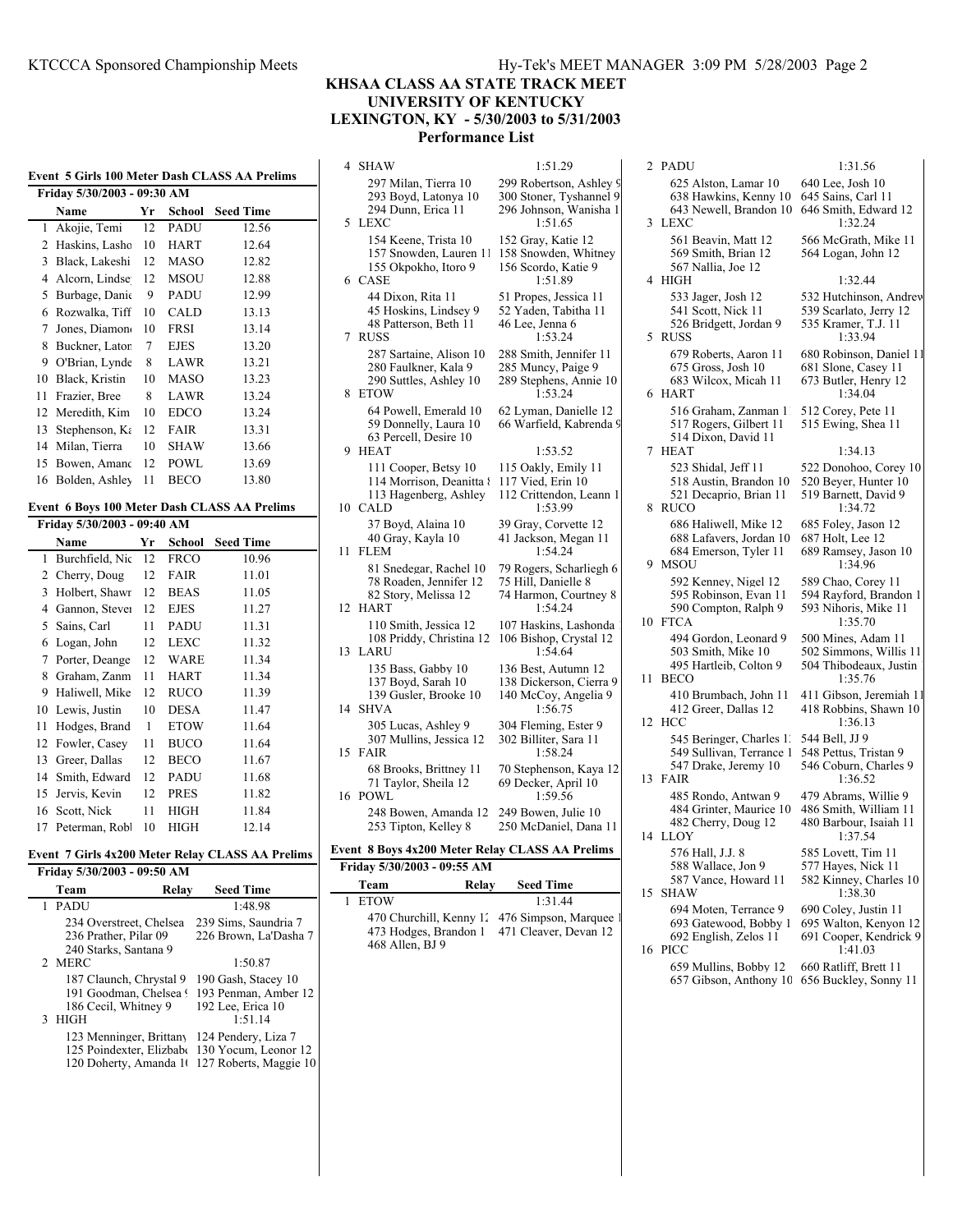# **UNIVERSITY OF KENTUCKY**

# **LEXINGTON, KY - 5/30/2003 to 5/31/2003**

**Performance List**

| Event 9 Girls 1600 Meter Run CLASS AA |                                                                        |    |             |                  |  |
|---------------------------------------|------------------------------------------------------------------------|----|-------------|------------------|--|
| Saturday 5/31/2003 - 09:10 AM         |                                                                        |    |             |                  |  |
|                                       | Name                                                                   | Yr | School      | <b>Seed Time</b> |  |
| $\mathbf{1}$                          | Mims, Carmen                                                           | 10 | <b>MEAC</b> | 5:12.13          |  |
| 2                                     | Jaggers, Nicole                                                        | 12 | <b>EDCO</b> | 5:19.94          |  |
| 3                                     | Dressman, Dar                                                          | 9  | <b>HIGH</b> | 5:25.44          |  |
| 4                                     | Cooper, Kira                                                           | 10 | <b>LLOY</b> | 5:27.34          |  |
| 5                                     | Meeks, Mirand                                                          | 10 | <b>CALD</b> | 5:30.52          |  |
| 6                                     | Fortney, Ryanr                                                         | 12 | <b>MUNO</b> | 5:31.86          |  |
| 7                                     | McClure, Danr                                                          | 11 | <b>WARE</b> | 5:35.74          |  |
| 8                                     | Golliher, Chels                                                        | 10 | PADU        | 5:36.16          |  |
| 9                                     | Hayes, Kayla                                                           | 9  | <b>ROCK</b> | 5:36.51          |  |
| 10                                    | Piper, Abby                                                            | 10 | <b>BOYL</b> | 5:37.89          |  |
| 11                                    | Bell, Sarah                                                            | 10 | PREA        | 5:38.12          |  |
| 12                                    | Williams, Tom                                                          | 10 | <b>RUSS</b> | 5:40.34          |  |
| 13                                    | Hensley, Sarah                                                         | 9  | <b>HIGH</b> | 5:42.44          |  |
| 14                                    | Valentine, Mar                                                         | 9  | <b>RUSS</b> | 5:43.84          |  |
| 15                                    | Ventura, Sarah                                                         | 11 | POWL        | 5:47.96          |  |
| 16                                    | White, Brooke                                                          | 8  | <b>BECO</b> | 6:06.36          |  |
|                                       |                                                                        |    |             |                  |  |
|                                       | Event 10 Boys 1600 Meter Run CLASS AA<br>Saturday 5/31/2003 - 09:15 AM |    |             |                  |  |
|                                       |                                                                        |    |             |                  |  |
|                                       | Name                                                                   | Yr | School      | <b>Seed Time</b> |  |
| $\mathbf{1}$                          | Thomas, Jonatl                                                         | 12 | <b>WHIL</b> | 4:26.99          |  |
| $\overline{c}$                        | Morgan, Danie                                                          | 12 | <b>BOYL</b> | 4:27.26          |  |
| 3                                     | Fortney, Jacob                                                         | 11 | <b>MUNO</b> | 4:30.47          |  |
| 4                                     | Morgan, Patric                                                         | 10 | <b>BOYL</b> | 4:30.87          |  |
| 5                                     | Derrick, Breyle                                                        | 11 | <b>HIGH</b> | 4:31.24          |  |
| 6                                     | Duncan, Ron                                                            | 9  | <b>FLEM</b> | 4:33.04          |  |
| 7                                     | Keown, Travis                                                          | 11 | <b>WARE</b> | 4:34.54          |  |
| 8                                     | Casey, Emon                                                            | 10 | PADU        | 4:35.37          |  |
| 9                                     | Webster, Davic                                                         | 12 | <b>ETOW</b> | 4:37.04          |  |
| 10                                    | Knapp, Keith                                                           | 11 | <b>LLOY</b> | 4:38.94          |  |

## **Event 11 Girls 4x100 Meter Relay CLASS AA Prelims**

 Blank, Nate 11 BECO 4:41.26 Nelson, Dustin 12 MASO 4:42.64 Hammond, Jam 10 EDCO 4:44.54 Ketteler, Tony 12 LLOY 4:44.74 Meadows, Jarre 12 BEAS 4:48.12 Ratliff, Brett 11 PICC 4:54.95

| Friday 5/30/2003 - 10:05 AM                                                         |                                                                                    |  |  |  |  |
|-------------------------------------------------------------------------------------|------------------------------------------------------------------------------------|--|--|--|--|
| Team                                                                                | <b>Seed Time</b><br>Relav                                                          |  |  |  |  |
| 1 PADU                                                                              | 50.74                                                                              |  |  |  |  |
| 234 Overstreet, Chelsea<br>236 Prather, Pilar 09<br>240 Starks, Santana 9<br>2 MASO | 239 Sims, Saundria 7<br>226 Brown, La'Dasha 7<br>50.74                             |  |  |  |  |
| 179 Black, Kristin 10<br>184 Taylor, Tahnee 10<br>183 Taylor, Sophronia 1<br>3 CALD | 180 Black, Lakeshia 12<br>181 Chambers, Desare 7<br>182 Legris, Hannah 11<br>51.58 |  |  |  |  |
| 41 Jackson, Megan 11<br>39 Gray, Corvette 12<br>40 Gray, Kayla 10                   | 38 Boyd, Natilie 10<br>43 Rozwalka, Tiffany 10                                     |  |  |  |  |

| 4  | LAWR                                                                                  | 52.64                                                                                 |  |  |  |
|----|---------------------------------------------------------------------------------------|---------------------------------------------------------------------------------------|--|--|--|
| 5  | 141 Frazier, Bree 8<br>143 Kelly, Jenna 7<br>142 Hatten, Katy 12<br>MERC              | 144 O'Brian, Lynden 8<br>145 Turner, Kimber 12<br>146 West, Alicia 7<br>52.66         |  |  |  |
| 6  | 187 Claunch, Chrystal 9<br>193 Penman, Amber 12<br>192 Lee, Erica 10<br>OWCA          | 190 Gash, Stacey 10<br>191 Goodman, Chelsea 9<br>186 Cecil, Whitney 9<br>52.98        |  |  |  |
| 7  | 219 Long, Emily 12<br>221 Roby, Jamie 12<br>217 Dixon, Casey 11<br>HIGH               | 215 Ackerman, Lindsey<br>218 Dixon, Christy 10<br>220 Rasp, Erin 9<br>53.04           |  |  |  |
| 8  | 126 Poindexter, Pamela<br>127 Roberts, Maggie 10<br>120 Doherty, Amanda 10<br>LLOY    | 123 Menninger, Brittany<br>125 Poindexter, Elizbab<br>124 Pendery, Liza 7<br>53.14    |  |  |  |
| 9  | 163 Griffin, Heather 11<br>161 Gough, Kim 10<br>165 Huck, Nichoel 10<br>MSOU          | 170 Wood, Alexa 7<br>164 Harper, Kate 8<br>169 Ryan, M.C. 7<br>53.26                  |  |  |  |
| 10 | 172 Alcorn, Lindsey 12<br>178 Stone, Amber 9<br>174 Hammonds, Alaina<br><b>SHAW</b>   | 177 Kuntz, Angie 10<br>173 Green, Keeley 9<br>176 Kennedy, Carmen 8<br>53.33          |  |  |  |
| 11 | 297 Milan, Tierra 10<br>293 Boyd, Latonya 10<br>294 Dunn, Erica 11<br>WEBS            | 299 Robertson, Ashley 9<br>300 Stoner, Tyshannel 9<br>296 Johnson, Wanisha 1<br>53.58 |  |  |  |
| 12 | 330 Kubach, Whitney 1<br>329 Griffin, Brandi 10<br>326 Combs, Ollie 10<br><b>FRCO</b> | 327 Crouse, Meagan 12<br>331 Montgomery, Julie<br>333 Patton, Emily 7<br>53.92        |  |  |  |
| 13 | 96 Hardin, Ashley 9<br>93 Bush, Layne 9<br>94 Carter, Latassia 9<br><b>ETOW</b>       | 98 Jackson, Amber 9<br>95 Durham, Jessica 9<br>99 Rice, Alyssa 12<br>54.14            |  |  |  |
|    | 64 Powell, Emerald 10<br>59 Donnelly, Laura 10<br>63 Percell, Desire 10               | 62 Lyman, Danielle 12<br>66 Warfield, Kabrenda 9                                      |  |  |  |
| 14 | <b>FRSI</b>                                                                           | 55.04                                                                                 |  |  |  |
| 15 | 104 Leathers, Sara 12<br>100 Crafton, Julia 12<br>101 Jackson, Kayla 10<br>POWL       | 103 Lawrence, Sarah 12<br>102 Jones, Diamonde 10<br>105 Savage, Jessica 9<br>56.04    |  |  |  |
| 16 | 248 Bowen, Amanda 12<br>250 McDaniel, Dana 11<br>PICC                                 | 249 Bowen, Julie 10<br>253 Tipton, Kelley 8<br>56.35                                  |  |  |  |
|    | 244 Ghormley, MACKE<br>246 Ratliff, Haley 8                                           | 247 Ray, Kayla 8<br>245 Nichols, Jessica 11                                           |  |  |  |
|    | vont 12 Roys 4x100 Motor Doloy CLASS AA Proli                                         |                                                                                       |  |  |  |

#### **Event 12 Boys 4x100 Meter Relay CLASS AA Prelims Friday 5/30/2003 - 10:15 AM**

| $1110aV 375072003 = 10.13$ ANI                                         |       |                                                                      |  |  |  |
|------------------------------------------------------------------------|-------|----------------------------------------------------------------------|--|--|--|
| Team                                                                   | Relay | <b>Seed Time</b>                                                     |  |  |  |
| 1 PADU                                                                 |       | 44.08                                                                |  |  |  |
| 637 Hawkins, Keith 10<br>638 Hawkins, Kenny 10<br>646 Smith, Edward 12 |       | 625 Alston, Lamar 10<br>645 Sains, Carl 11<br>643 Newell, Brandon 10 |  |  |  |

| 2  | LEXC                                                                                    | 44.17                                                                           |
|----|-----------------------------------------------------------------------------------------|---------------------------------------------------------------------------------|
|    | 566 McGrath, Mike 11<br>569 Smith, Brian 12<br>567 Nallia, Joe 12                       | 561 Beavin, Matt 12<br>564 Logan, John 12                                       |
| 3  | <b>ETOW</b>                                                                             | 44.64                                                                           |
| 4  | 470 Churchill, Kenny 12<br>473 Hodges, Brandon 1<br><b>HEAT</b>                         | 476 Simpson, Marquee 1<br>468 Allen, BJ 9<br>45.02                              |
| 5  | 523 Shidal, Jeff 11<br>518 Austin, Brandon 10<br>521 Decaprio, Brian 11<br><b>RUCO</b>  | 522 Donohoo, Corey 10<br>520 Beyer, Hunter 10<br>519 Barnett, David 9<br>45.34  |
|    | 688 Lafavers, Jordan 10<br>686 Haliwell, Mike 12<br>684 Emerson, Tyler 11               | 685 Foley, Jason 12<br>687 Holt, Lee 12                                         |
| 6  | <b>MSOU</b>                                                                             | 45.55                                                                           |
| 7  | 590 Compton, Ralph 9<br>595 Robinson, Evan 11<br>589 Chao, Corey 11<br><b>FRSI</b>      | 592 Kenney, Nigel 12<br>594 Rayford, Brandon 1<br>593 Nihoris, Mike 11<br>45.64 |
| 8  | 511 Womack, Jarod 10<br>509 Griffin, William 12<br>510 Hammonds, Derek 1<br><b>HIGH</b> | 507 Dye, Jamar 12<br>506 Carver, DeMichael<br>508 Fell, Alex 9<br>45.64         |
|    | 534 James, Kyle 12                                                                      | 538 Peterman, Robbie 1                                                          |
| 9  | 541 Scott, Nick 11<br>535 Kramer, T.J. 11<br><b>HART</b>                                | 539 Scarlato, Jerry 12<br>526 Bridgett, Jordan 9<br>45.74                       |
|    | 516 Graham, Zanman 11<br>517 Rogers, Gilbert 11<br>514 Dixon, David 11                  | 512 Corey, Pete 11<br>515 Ewing, Shea 11                                        |
| 10 | <b>BECO</b>                                                                             | 46.04                                                                           |
| 11 | 417 Napier, Kevin 12<br>412 Greer, Dallas 12<br><b>LLOY</b>                             | 410 Brumbach, John 11<br>418 Robbins, Shawn 10<br>46.34                         |
| 12 | 579 Hopkins, Myrion 12<br>588 Wallace, Jon 9<br>577 Hayes, Nick 11<br><b>FTCA</b>       | 585 Lovett, Tim 11<br>587 Vance, Howard 11<br>574 Crouthers, Micah 11<br>46.65  |
|    | 495 Hartleib, Colton 9<br>503 Smith, Mike 10<br>499 Lester, Adrain 12                   | 494 Gordon, Leonard 9<br>502 Simmons, Willis 11<br>504 Thibodeaux, Justin       |
| 13 | <b>OWCA</b>                                                                             | 46.89                                                                           |
|    | 617 Clark, Todd 12<br>620 McCarty, Chris 11<br>618 Hayden, Ganze 11                     | 619 Knott, Drew 11<br>622 Tucker, Nick 11                                       |
| 14 | <b>FAIR</b>                                                                             | 47.51                                                                           |
| 15 | 484 Grinter, Maurice 10<br>482 Cherry, Doug 12<br>480 Barbour, Isaiah 11<br><b>NBUL</b> | 485 Rondo, Antwan 9<br>483 Deal, Chauncey 10<br>486 Smith, William 11<br>48.93  |
|    | 613 Foster, Josh 11                                                                     | 614 Kinney, Damon 11                                                            |

## 615 Perkins, Josh 10 616 Stallings, Kevin 9 612 Crenshaw, Corey 9 611 Brian, Donta 9 658 Howard, James 12 659 Mullins, Bobby 12 657 Gibson, Anthony 10 656 Buckley, Sonny 11

16 PICC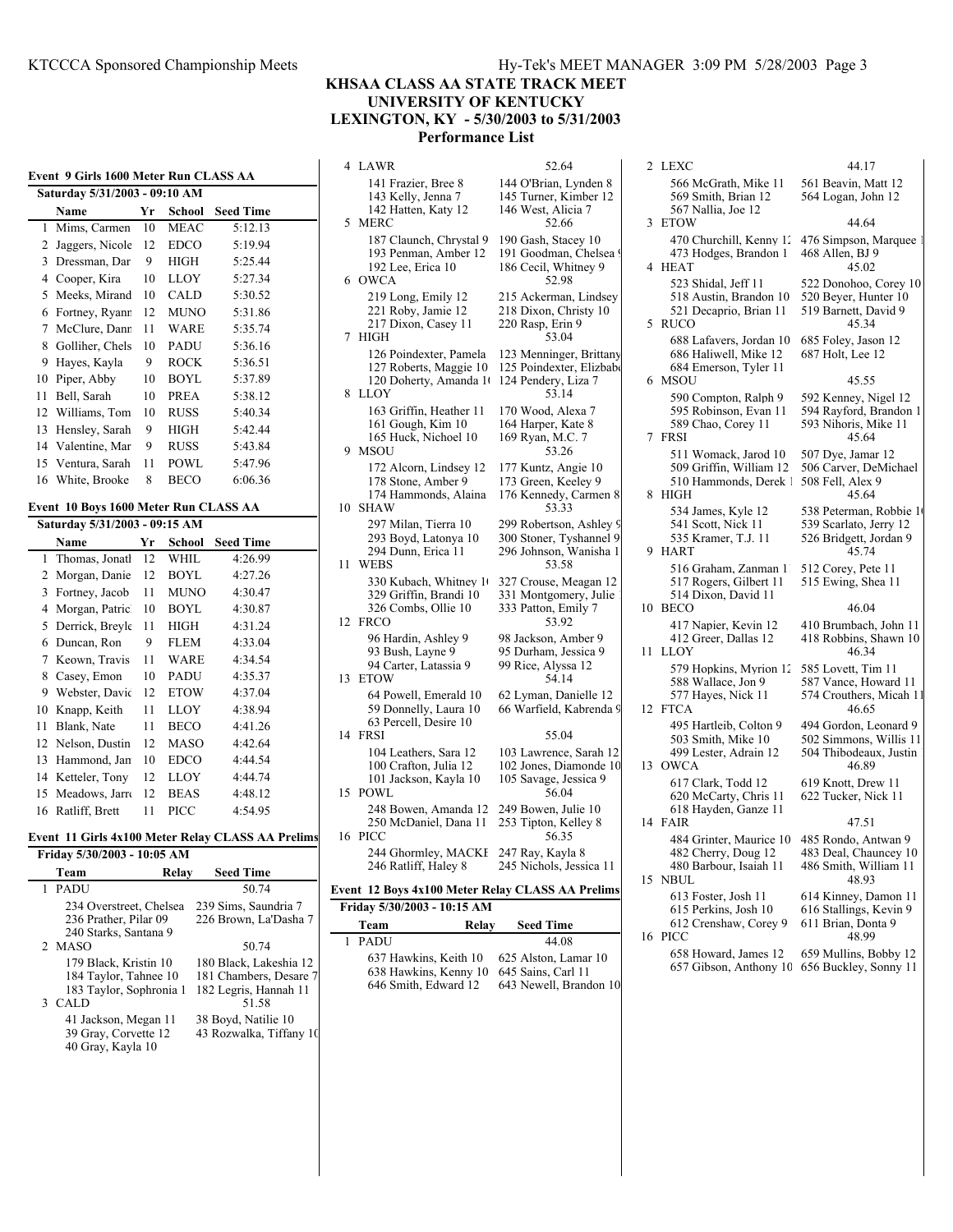# KTCCCA Sponsored Championship Meets Hy-Tek's MEET MANAGER 3:09 PM 5/28/2003 Page 4

Morgan, Ryan 11 ANDC 2:04.23

# **KHSAA CLASS AA STATE TRACK MEET UNIVERSITY OF KENTUCKY LEXINGTON, KY - 5/30/2003 to 5/31/2003 Performance List**

|                |                                   |        |              | Event 13 Girls 400 Meter Dash CLASS AA Prelims    | B<br>14              |
|----------------|-----------------------------------|--------|--------------|---------------------------------------------------|----------------------|
|                | Friday 5/30/2003 - 10:25 AM       |        |              |                                                   | 15<br>D              |
|                | Name                              | Yr     | School       | <b>Seed Time</b>                                  | 16 P                 |
| 1              | Akojie, Temi                      | 12     | PADU         | 57.68                                             | Event                |
| 2              | Hammond, Hea                      | 10     | <b>ROCK</b>  | 59.19                                             | Frida                |
| 3              | Rozwalka, Tiff                    | 10     | CALD         | 1:00.72                                           | N                    |
| $\overline{4}$ | Cannon, Ambe                      | 11     | WARE         | 1:01.34                                           | 1<br>N.              |
| 5              | Smith, Jennifer                   | 11     | RUSS         | 1:01.74                                           | $\overline{c}$<br>H  |
| 6              | Hoskins, Linds                    | 9      | CASE         | 1:01.75                                           | $\overline{3}$<br>C  |
| 7              | Powless, Ashle                    | 10     | PADU         | 1:01.75                                           | 4 R                  |
| 8              | Dixon, Rita                       | 11     | CASE         | 1:01.77                                           | 5<br>Е               |
| 9              | Bayless, Kathe                    | 11     | <b>BOYL</b>  | 1:01.80                                           | 6<br>N               |
| 10             | Walls, Candy                      | 10     | <b>POWL</b>  | 1:01.92                                           | 7<br>D               |
| 11             | Douglas, Katie                    | 9      | LESL         | 1:02.16                                           | 8<br>F <sub>0</sub>  |
| 12             | Yocum, Leono                      | 12     | HIGH         | 1:02.34                                           | 9<br>H               |
| 13             | Alderman, Abl                     | 11     | <b>ROWA</b>  | 1:02.34                                           | 10<br>$\mathcal{C}$  |
| 14             | Yates, Kathryn                    | 12     | <b>ETOW</b>  | 1:02.44                                           | 11<br>Jı             |
| 15             | Ford, Karen                       | 10     | MEAC         | 1:03.19                                           | 12<br>С              |
| 16             | Sauer, Brianne                    | 9      | MEAC         | 1:03.31                                           | 13<br>Н              |
| 17             | Sparks, Ashley                    | 8      | <b>ECAR</b>  | 1:03.34                                           | 14<br>F <sub>i</sub> |
|                |                                   |        |              | Event 14 Boys 400 Meter Dash CLASS AA Prelims     | 15<br>$\mathbf C$    |
|                | Friday 5/30/2003 - 10:35 AM       |        |              |                                                   | 16<br>Ja             |
|                | Name                              | Yr     | School       | <b>Seed Time</b>                                  | Event                |
| 1              | Jager, Josh                       | 12     | <b>HIGH</b>  | 49.34                                             | Satur                |
| 2              | Greene, Donald                    | 12     | FLEM         | 49.74                                             | N                    |
| 3              | Barton, Anthor                    | 11     | PADU         | 51.38                                             | 1<br>N.              |
| 4              | Fowler, Casey                     | 11     | <b>BUCO</b>  | 51.64                                             | $2\text{ }C$         |
| 5              | Beavin, Matt                      | 12     | LEXC         | 51.68                                             | 3<br>N               |
| 6              | Cecil, Adam                       | 10     | MARI         | 51.84                                             | $\overline{4}$<br>H  |
| 7              | Smith, Patrick                    | 12     | WARE         | 51.94                                             | 5<br>K               |
| 8              | Tunde, Joe                        | 11     | LEXC         | 52.45                                             | 6<br>Ja              |
| 9              | Brumbach, Joh                     | 11     | <b>BECO</b>  | 52.47                                             | 7<br>D               |
| 10             | Lee, Josh                         | 10     | PADU         | 52.51                                             | 8<br>N.              |
| 11             | Hall, J.J.                        | 8      | LLOY         | 52.54                                             | 9<br>B               |
| 12             | VanGilder, Mio                    | 12     | MERC         | 53.02                                             | G<br>10              |
| 13             | Lee, Josh                         | 12     | <b>REID</b>  | 53.42                                             | Н<br>11              |
| 14             | Branstutter, Wi                   | 12     | <b>KNOX</b>  | 53.93                                             | $\mathbf C$<br>12    |
| 15             | Hebert, Matt                      | 12     | WHIL         | 0.02                                              | 13<br>J              |
| 16             | Morgan, Ryan                      | 11     | <b>ANDC</b>  | 0.01                                              | 14<br>D              |
|                |                                   |        |              | Event 15 Girls 300 Meter Hurdles CLASS AA Prelims | 15<br>D<br>16 N      |
|                | Friday 5/30/2003 - 10:45 AM       |        |              |                                                   |                      |
|                | Name                              | Yr     | School       | <b>Seed Time</b>                                  | Event                |
| 1              | Akojie, Ehi                       | 9      | PADU         | 47.17                                             | Satur                |
| 2<br>3         | Hammond, Hea                      | 10     | ROCK<br>MERC | 47.74                                             | N<br>1<br>M          |
| 4              | Claunch, Chrys<br>Faulkner, Britt | 9<br>8 | RUSS         | 48.32<br>48.44                                    | $\mathfrak{2}$<br>F  |
| 5              | Dixon, Casey                      | 11     | <b>OWCA</b>  | 48.51                                             | 3<br>G               |
| 6              | Arnold, Ashley                    | 11     | LEXC         | 48.76                                             | 4<br>H               |
| 7              | Overstreet, Che                   | 8      | PADU         | 49.41                                             | 5<br>G               |
| 8              | Ferguson, Shee                    | 12     | RUSS         | 49.54                                             | 6<br>L               |
| 9              | Hagenberg, As                     | 12     | <b>HEAT</b>  | 49.87                                             | 7<br>D               |
| 10             | Ryan, Chloe                       | 11     | HCOU         | 50.24                                             | 8<br>L               |
| 11             | Wehage, Magg                      | 11     | HIGH         | 50.74                                             | 9<br>V               |
| 12             | Lawrence, Sara                    | 12     | FRSI         | 51.74                                             | 10<br>А              |
| 13             | Collett, Kelsey                   | 10     | <b>BECO</b>  | 52.88                                             | 11<br>E              |
|                |                                   |        |              |                                                   |                      |

| 14             | Brockman, Del                          | 9  | TAYL        | 53.04                                                   |
|----------------|----------------------------------------|----|-------------|---------------------------------------------------------|
| 15             | Decker, April                          | 10 | FAIR        | 53.54                                                   |
| 16             | Parks, Natasha                         | 10 | POWL        | 54.09                                                   |
|                |                                        |    |             |                                                         |
|                |                                        |    |             | <b>Event 16 Boys 300 Meter Hurdles CLASS AA Prelims</b> |
|                | Friday 5/30/2003 - 10:55 AM            |    |             |                                                         |
|                | Name                                   | Yr | School      | <b>Seed Time</b>                                        |
| 1              | Mincey, Sam                            | 11 | <b>ROWA</b> | 37.74                                                   |
| 2              | Hollenkamp, K                          | 12 | LLOY        | 41.04                                                   |
| 3              | Carver, DeMic                          | 11 | <b>FRSI</b> | 41.34                                                   |
| 4              | Robinson, Dan                          | 11 | <b>RUSS</b> | 41.34                                                   |
| 5              | Ewing, Shea                            | 11 | HART        | 41.34                                                   |
| 6              | Moore, Robbie                          | 12 | HCOU        | 41.49                                                   |
| $\tau$         | Davis, AJ                              | 12 | PADU        | 41.81                                                   |
|                |                                        |    |             |                                                         |
| 8              | Federick, Eric                         | 12 | KNOX        | 41.82                                                   |
| 9              | Hamlin, James                          | 11 | ROWA        | 41.94                                                   |
| 10             | Carr, Barkley                          | 11 | PADU        | 42.21                                                   |
| 11             | Justis, Dakota                         | 11 | <b>BUCO</b> | 42.44                                                   |
| 12             | Creech, Anthor                         | 10 | LLOY        | 42.64                                                   |
| 13             | Holbert, Shawr                         | 12 | <b>BEAS</b> | 42.95                                                   |
| 14             | Friend, Jason                          | 10 | MSOU        | 43.25                                                   |
| 15             | Crist, Jason                           | 9  | WJES        | 43.40                                                   |
| 16             | Jamerson, Nich                         | 11 | <b>PRES</b> | 44.44                                                   |
|                |                                        |    |             |                                                         |
|                | Event 17 Girls 800 Meter Dash CLASS AA |    |             |                                                         |
|                | Saturday 5/31/2003 - 10:25 AM          |    |             |                                                         |
|                | Name                                   | Yr | School      | <b>Seed Time</b>                                        |
| 1              | McClure, Danr                          | 11 | <b>WARE</b> | 2:18.04                                                 |
| $\mathfrak{2}$ | Crouse, Meaga                          | 12 | WEBS        | 2:25.26                                                 |
| 3              | Nieporte, Sond                         | 9  | LLOY        | 2:27.34                                                 |
| 4              | Harmon, Ashle                          | 11 | FLEM        | 2:28.84                                                 |
| 5              | Kaultenbach, C                         | 10 | PADU        | 2:29.23                                                 |
| 6              | Jaggers, Nicole                        | 12 | <b>EDCO</b> | 2:29.34                                                 |
|                |                                        |    |             |                                                         |
| 7              | Dixon, Rita                            | 11 | CASE        | 2:30.30                                                 |
| 8              | Marshall, Jenni                        | 12 | LLOY        | 2:31.54                                                 |
| 9              | Bayless, Kathe                         | 11 | <b>BOYL</b> | 2:31.66                                                 |
| 10             | Golliher, Chels                        | 10 | PADU        | 2:31.70                                                 |
| 11             | Hoback, Nikki                          | 8  | RUSS        | 2:32.84                                                 |
| 12             | Claunch, Chrys                         | 9  | <b>MERC</b> | 2:32.86                                                 |
| 13             | Johnstone, Tere                        | 10 | MEAC        | 2:33.74                                                 |
| 14             | Dolan, Jean                            | 10 | PREA        | 2:34.44                                                 |
| 15             | Douglas, Katie                         | 9  | <b>LESL</b> | 2:36.19                                                 |
| 16             | Mullins, Jessic:                       | 12 | <b>SHVA</b> | 2:36.46                                                 |
|                |                                        |    |             |                                                         |
|                | Event 18 Boys 800 Meter Dash CLASS AA  |    |             |                                                         |
|                | Saturday 5/31/2003 - 10:35 AM          |    |             |                                                         |
|                | <b>Name</b>                            | Yr | School      | <b>Seed Time</b>                                        |
| 1              | Morgan, Patric                         | 10 | BOYL        | 1:58.39                                                 |
| $\overline{c}$ | Fountain, Chris                        | 11 | PADU        | 2:00.20                                                 |
| 3              | Greene, Donak                          | 12 | <b>FLEM</b> | 2:00.54                                                 |
| 4              | Hutchinson, Ar                         | 11 | HIGH        | 2:01.54                                                 |
| 5              | Gifford, Brian                         | 12 | WARE        | 2:01.74                                                 |
| 6              | Lippert, Anthol                        | 12 | <b>MERC</b> | 2:01.91                                                 |
|                |                                        |    |             |                                                         |
| $\tau$         | Derrick, Breyle                        | 11 | HIGH        | 2:01.94                                                 |
| 8              | Lawson, Devin                          | 11 | BOYL        | 2:02.27                                                 |
| 9              | Volgelsang, Ke                         | 10 | LEXC        | 2:02.84                                                 |
| 10             | Akojie, Obehi                          | 11 | PADU        | 2:03.44                                                 |
| 11             | Emrath, David                          | 11 | <b>LLOY</b> | 2:03.84                                                 |
|                |                                        |    |             |                                                         |
|                |                                        |    |             |                                                         |

| 13                                             | Branstutter, Wi                        | 12           | KNOX        | 2:04.94                                       |  |  |  |
|------------------------------------------------|----------------------------------------|--------------|-------------|-----------------------------------------------|--|--|--|
| 14                                             | Hebert, Matt                           | 12           | WHIL        | 2:05.19                                       |  |  |  |
| 15                                             | Fuller, Andy                           | 12           | <b>BUCO</b> | 2:05.84                                       |  |  |  |
| 16                                             | Blank, Nate                            | 11           | <b>BECO</b> | 2:08.48                                       |  |  |  |
| Event 19 Girls 200 Meter Dash CLASS AA Prelims |                                        |              |             |                                               |  |  |  |
| Friday 5/30/2003 - 11:05 AM                    |                                        |              |             |                                               |  |  |  |
|                                                | Name                                   | Yr           | School      | <b>Seed Time</b>                              |  |  |  |
| 1                                              | Akojie, Temi                           | 12           | PADU        | 25.19                                         |  |  |  |
| 2                                              | Burbage, Danie                         | 9            | PADU        | 26.70                                         |  |  |  |
| 3                                              | Alcorn, Lindse                         | 12           | MSOU        | 26.73                                         |  |  |  |
| 4                                              | Robertson, Asl                         | 9            | SHAW        | 26.86                                         |  |  |  |
| 5                                              | O'Brian, Lynde                         | 8            | LAWR        | 27.04                                         |  |  |  |
| 6                                              | Cannon, Ambe                           | 11           | <b>WARE</b> | 27.34                                         |  |  |  |
| 7                                              | Meredith, Kim                          | 10           | <b>EDCO</b> | 27.34                                         |  |  |  |
| 8                                              | Sauer, Brianne                         | 9            | <b>MEAC</b> | 27.60                                         |  |  |  |
| 9                                              | Dixon, Christy                         | 10           | <b>OWCA</b> | 27.63                                         |  |  |  |
| 10                                             | Ford, Karen                            | 10           | MEAC        | 27.65                                         |  |  |  |
| 11                                             | Harper, Kate                           | 8            | LLOY        | 27.74                                         |  |  |  |
| 12                                             | Goodman, Che                           | 9            | MERC        | 27.74                                         |  |  |  |
| 13                                             | Frazier, Bree                          | 8            | LAWR        | 27.84                                         |  |  |  |
| 14                                             | Bolden, Ashley                         | 11           | <b>BECO</b> | 27.85                                         |  |  |  |
| 15                                             | Snedegar, Rach                         | 10           | FLEM        | 28.04                                         |  |  |  |
|                                                |                                        |              |             |                                               |  |  |  |
| 16                                             | Walls, Candy                           | 10           | POWL        | 28.08                                         |  |  |  |
|                                                |                                        |              |             | Event 20 Boys 200 Meter Dash CLASS AA Prelims |  |  |  |
|                                                | Friday 5/30/2003 - 11:15 AM            |              |             |                                               |  |  |  |
|                                                | Name                                   | Yr           | School      | <b>Seed Time</b>                              |  |  |  |
| 1                                              | Logan, John                            | 12           | LEXC        | 22.25                                         |  |  |  |
|                                                | 2 Gannon, Stever                       | 12           | <b>EJES</b> | 22.34                                         |  |  |  |
| 3                                              | Sains, Carl                            | 11           | PADU        | 22.42                                         |  |  |  |
| 4                                              | Haliwell, Mike                         | 12           | RUCO        | 22.43                                         |  |  |  |
| 5                                              | Jager, Josh                            | 12           | HIGH        | 22.74                                         |  |  |  |
| 6                                              | Graham, Zanm                           | 11           | HART        | 22.84                                         |  |  |  |
| 7                                              | Hollenkamp, K                          | 12           | LLOY        | 22.94                                         |  |  |  |
| 8                                              | Rayford, Branc                         | 11           | <b>MSOU</b> | 23.11                                         |  |  |  |
| 9                                              | Simmons, Will                          | 11           | FTCA        | 23.23                                         |  |  |  |
| 10                                             | Burchfield, Nic                        | 12           | <b>FRCO</b> | 23.24                                         |  |  |  |
| 11                                             | Churchill, Ken                         | 12           | <b>ETOW</b> | 23.34                                         |  |  |  |
| 12                                             | Hall, J.J.                             | 8            | LLOY        | 23.34                                         |  |  |  |
| 13                                             | Hodges, Brand                          | $\mathbf{1}$ | <b>ETOW</b> | 23.34                                         |  |  |  |
| 14                                             | Thomas, Brand                          | 12           | <b>BRCO</b> | 23.42                                         |  |  |  |
|                                                | 15 Federick, Eric 12 KNOX              |              |             | 23.64                                         |  |  |  |
|                                                | 16 Kennedy, Kevi 12                    |              | <b>WEST</b> | 23.80                                         |  |  |  |
|                                                | Event 21 Girls 3200 Meter Run CLASS AA |              |             |                                               |  |  |  |
|                                                | Saturday 5/31/2003 - 10:50 AM          |              |             |                                               |  |  |  |
|                                                | Name                                   | Yr           | School      | <b>Seed Time</b>                              |  |  |  |
| 1                                              | Mims, Carmen                           | 10           | MEAC        | 11:07.69                                      |  |  |  |
|                                                | 2 Cooper, Kira                         | 10           | LLOY        | 12:03.04                                      |  |  |  |
| 3                                              | Dressman, Dar                          | 9            | HIGH        | 12:10.44                                      |  |  |  |
| 4                                              | Hayes, Kayla                           | 9            | <b>ROCK</b> | 12:15.49                                      |  |  |  |
| 5                                              | Piper, Abby                            | 10           | BOYL        | 12:20.87                                      |  |  |  |
| 6                                              | Meeks, Mirand                          | 10           | CALD        | 12:22.03                                      |  |  |  |
| 7                                              | Jaggers, Nicole                        | 12           | <b>EDCO</b> | 12:22.44                                      |  |  |  |
| 8                                              | Shultz, Rebecc                         | 8            | <b>FTCA</b> | 12:23.33                                      |  |  |  |
| 9                                              | Taylor, Christy                        | 12           | WARE        | 12:27.74                                      |  |  |  |
|                                                |                                        |              |             |                                               |  |  |  |
|                                                |                                        |              |             |                                               |  |  |  |
|                                                |                                        |              |             |                                               |  |  |  |
|                                                |                                        |              |             |                                               |  |  |  |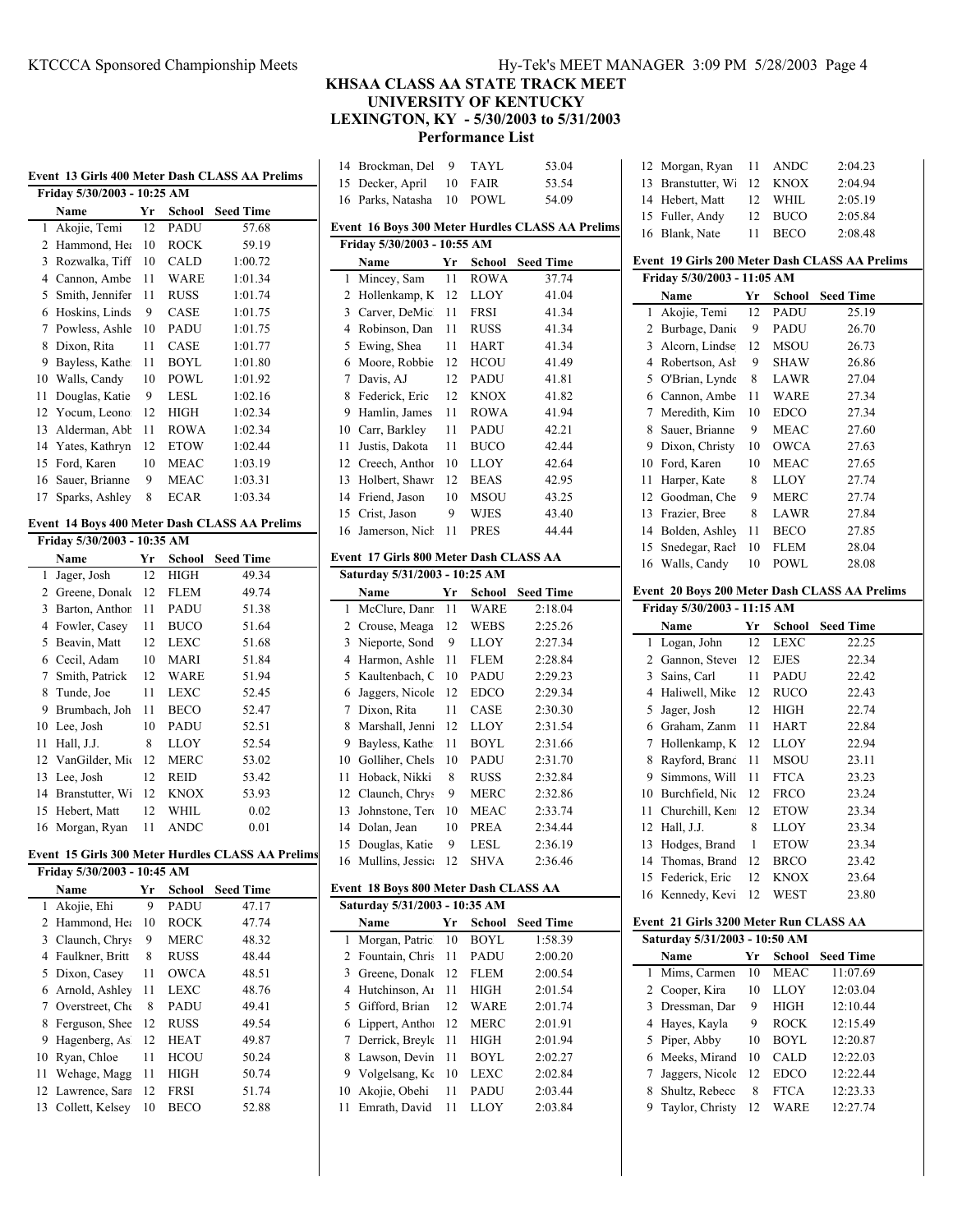# **UNIVERSITY OF KENTUCKY LEXINGTON, KY - 5/30/2003 to 5/31/2003**

**Performance List**

| Event 21  (Girls 3200 Meter Run CLASS AA) |    |             |          |
|-------------------------------------------|----|-------------|----------|
| 10 Hughes, Ashle 11 FTCA                  |    |             | 12:29.07 |
| 11 Bell, Sarah 10                         |    | <b>PREA</b> | 12:29.34 |
| 12 Fortney, Ryanr 12                      |    | <b>MUNO</b> | 12:34.88 |
| 13 Valentine, Mar 9                       |    | <b>RUSS</b> | 12:40.34 |
| 14 Crouse, Rachel 10 WEBS                 |    |             | 12:43.35 |
| 15 Ventura, Sarah 11 POWL                 |    |             | 13:00.77 |
| 16 White, Brooke                          | -8 | <b>BECO</b> | 14:05.87 |

#### **Event 22 Boys 3200 Meter Run CLASS AA**

|    | Saturday 5/31/2003 - 11:05 AM |    |             |                  |  |  |
|----|-------------------------------|----|-------------|------------------|--|--|
|    | Name                          | Yr | School      | <b>Seed Time</b> |  |  |
| 1  | Fortney, Jacob                | 11 | <b>MUNO</b> | 9:48.71          |  |  |
| 2  | Morgan, Danie                 | 12 | BOYL        | 10:01.58         |  |  |
| 3  | Knapp, Keith                  | 11 | LLOY        | 10:02.24         |  |  |
| 4  | Thomas, Jonatl                | 12 | WHIL.       | 10:06.21         |  |  |
| 5  | Clark, Chad                   | 11 | PADU        | 10:07.93         |  |  |
| 6  | Thompson, Joh                 | 11 | <b>OWCA</b> | 10:07.97         |  |  |
| 7  | Keown, Travis                 | 11 | WARE        | 10:24.54         |  |  |
| 8  | Blank, Nate                   | 11 | BECO        | 10:27.48         |  |  |
| 9  | Derrick, Breyle               | 11 | <b>HIGH</b> | 10:30.04         |  |  |
| 10 | Nelson, Andrey                | 11 | <b>ROCK</b> | 10:36.28         |  |  |
| 11 | White, Tony                   | 12 | CORB        | 10:36.69         |  |  |
| 12 | Bramia, Andre                 | 10 | <b>PADU</b> | 10:42.33         |  |  |
| 13 | Duncan, Ron                   | 9  | <b>FLEM</b> | 10:42.64         |  |  |
| 14 | Meadows, Jarro                | 12 | <b>BEAS</b> | 10:49.02         |  |  |
| 15 | Stubblefield, B               | 11 | WARE        | 10:49.34         |  |  |
| 16 | Musgrave, Jeff                | 11 | <b>KNOX</b> | 11:28.21         |  |  |

#### **Event 23 Girls 4x400 Meter Relay CLASS AA Prelims Friday 5/30/2003 - 11:25 AM**

| Team                                                                                        | Relay | <b>Seed Time</b>                                                                     |
|---------------------------------------------------------------------------------------------|-------|--------------------------------------------------------------------------------------|
| <b>PADU</b><br>$\mathbf{1}$                                                                 |       | 4:14.84                                                                              |
| 236 Prather, Pilar 09<br>222 Akojie, Ehi 9<br>229 Golliher, Chelsea 10<br>2 CASE            |       | 238 Sims, Jasmine 11<br>235 Powless, Ashley 10<br>231 Kaultenbach, Claire<br>4:17.31 |
| 45 Hoskins, Lindsey 9<br>44 Dixon, Rita 11<br>46 Lee, Jenna 6<br>3 LEXC                     |       | 51 Propes, Jessica 11<br>52 Yaden, Tabitha 11<br>49 Payton, Jerrica 8<br>4:18.85     |
| 151 Arnold, Ashley 11<br>156 Scordo, Katie 9<br>153 Heink, Anne 10<br>4 WARE                |       | 152 Gray, Katie 12<br>154 Keene, Trista 10<br>4:19.14                                |
| 320 McClure, Dannella<br>316 Grinstead, Emily 7<br>311 Alvey, Emily 10<br><b>RUSS</b><br>5. |       | 313 Cannon, Amber 11<br>312 Britt, Terri Ann 10<br>314 Cannon, Toni 10<br>4:19.34    |
| 288 Smith, Jennifer 11<br>280 Faulkner, Kala 9<br>285 Muncy, Paige 9<br><b>HIGH</b><br>6    |       | 279 Faulkner, Britt 8<br>287 Sartaine, Alison 10<br>284 Hoback, Nikki 8<br>4:19.74   |
| 124 Pendery, Liza 7<br>125 Poindexter, Elizbabo<br>120 Doherty, Amanda 1                    |       | 123 Menninger, Brittany<br>130 Yocum, Leonor 12<br>129 Wehage, Maggie 11             |

| 7  | BOYL                                                                                     | 4:21.16                                                                             |
|----|------------------------------------------------------------------------------------------|-------------------------------------------------------------------------------------|
|    | 19 Bayless, Katheryn 11<br>22 Lammy, Sarah 10<br>24 Pendygraft, Anne 12                  | 23 Lewis, Meagan 11<br>20 Chalk, Brittney 12                                        |
| 8  | <b>MEAC</b>                                                                              | 4:23.44                                                                             |
| 9  | 195 Ford, Karen 10<br>198 Johnstone, Teresa 10<br>202 Sauer, Brianne 9<br><b>ROWA</b>    | 196 Hayden, Rachael 12<br>200 Mims, Carmen 10<br>204 Stauble, Ashley 10<br>4:24.64  |
| 10 | 273 Alderman, Abby 11<br>275 Gilvin, Maegan 9<br>274 Alderman, Kim 12<br><b>WEBS</b>     | 277 Hunley, Alex 10<br>278 White, Joy 12<br>276 Hines, Sara 9<br>4:24.98            |
| 11 | 332 Owen, Caitlin 9<br>331 Montgomery, Julie 1<br>334 Pritchett, Katlin 8<br><b>ETOW</b> | 333 Patton, Emily 7<br>327 Crouse, Meagan 12<br>330 Kubach, Whitney 10<br>4:25.64   |
|    | 67 Yates, Kathryn 12<br>59 Donnelly, Laura 10<br>65 Sexton, Sara 10                      | 62 Lyman, Danielle 12<br>60 Jolly, Carolyn 8                                        |
| 12 | <b>SHAW</b><br>293 Boyd, Latonya 10<br>294 Dunn, Erica 11<br>298 Morris, Megan 10        | 4:27.51<br>299 Robertson, Ashley 9<br>301 Taylor, Latisha 9<br>295 Hopson, Seata 10 |
| 13 | <b>FTCA</b><br>87 Dorsey, Antwonette<br>89 Kroupa, Courtney 9<br>88 Hughes, Ashley 11    | 4:30.22<br>91 Shultz, Rebecca 8<br>85 Botelho, Charis 11                            |
| 14 | <b>LLOY</b>                                                                              | 4:32.14                                                                             |
| 15 | 167 Marshall, Jenni 12<br>168 Nieporte, Sondra 9<br>162 Grant, Samantha 8<br><b>BECO</b> | 170 Wood, Alexa 7<br>160 Cooper, Kira 10<br>159 Ashcraft, Mandy 8<br>4:47.36        |
|    | 13 Brock, Teagen 9                                                                       | 14 Collett, Kelsey 10                                                               |
| 16 | 15 Fugate, Rhiannon 8<br><b>KNOX</b>                                                     | 16 Lasley, Stephan 8<br>4:54.37                                                     |
|    | 134 Wade, Alex 9<br>133 Taylor, Lorrie 9                                                 | 132 Taylor, Lainie 9<br>131 Hubbard, Tiffany 10                                     |

## **Event 24 Boys 4x400 Meter Relay CLASS AA Prelims**

| Friday 5/30/2003 - 11:35 AM |                           |  |  |  |  |  |
|-----------------------------|---------------------------|--|--|--|--|--|
| Team                        | <b>Seed Time</b><br>Relav |  |  |  |  |  |
| 1 LLOY                      | 3:26.54                   |  |  |  |  |  |
| 578 Hollenkamp, Kenny       | 576 Hall, J.J. 8          |  |  |  |  |  |
| 584 Kruskamp, Keenan        | 575 Emrath, David 11      |  |  |  |  |  |
| 586 Meiman, Vince 11        | 580 Ketteler, Tony 12     |  |  |  |  |  |
| 2 PADU                      | 3:28.70                   |  |  |  |  |  |
| 623 Akojie, Obehi 11        | 644 Paxton, Hank 10       |  |  |  |  |  |
| 626 Barton, Anthony 11      | 635 Fountain, Chris 11    |  |  |  |  |  |
| 625 Alston, Lamar 10        | 643 Newell, Brandon 10    |  |  |  |  |  |
| 3 HIGH                      | 3:29.74                   |  |  |  |  |  |
| 533 Jager, Josh 12          | 532 Hutchinson, Andrew    |  |  |  |  |  |
| 539 Scarlato, Jerry 12      | 543 Smithson, Chuck 11    |  |  |  |  |  |
| 535 Kramer, T.J. 11         | 530 Head, Spencer 8       |  |  |  |  |  |
| 4 RUSS                      | 3:33.44                   |  |  |  |  |  |
| 674 Fain. Aaron 12          | 680 Robinson, Daniel 11   |  |  |  |  |  |
| 679 Roberts, Aaron 11       | 678 McKenzie, Kaleb 11    |  |  |  |  |  |
| 682 Smith, Chris 11         | 677 Lavender, Jeremy 9    |  |  |  |  |  |

| 5  | WARE                                                                                   | 3:33.64                                                                              |
|----|----------------------------------------------------------------------------------------|--------------------------------------------------------------------------------------|
|    | 708 Porter, Deangelo 12<br>710 Smith, Patrick 12<br>709 Primel, Casey 12<br>6 PEND     | 704 Gifford, Brian 12<br>705 Johnson, Camron 12<br>707 Nickerson, James 9<br>3:34.24 |
| 7  | 650 Reed, Josh 12<br>648 Gosney, Zack 8<br>647 Dunaway, Parker 8<br><b>ETOW</b>        | 654 Smith, Brad 8<br>653 Simpson, Bryon 11<br>655 Ward, Shane 12<br>3:35.44          |
| 8  | 470 Churchill, Kenny 12<br>477 Webster, David 12<br>474 Owens, James 12<br><b>BUCO</b> | 468 Allen, BJ 9<br>475 Ryan, Nick 12<br>476 Simpson, Marquee 1<br>3:36.34            |
| 9  | 442 Fuller, Andy 12<br>439 Carver, John 12<br>443 Givens, Cody 11<br><b>BOYL</b>       | 445 Jackson, Jamie 11<br>441 Fowler, Casey 11<br>446 Justis, Dakota 11<br>3:39.07    |
| 10 | 429 Vonckx, Derek 11<br>427 Morgan, Patrick 10<br>426 Morgan, Daniel 12<br><b>CASE</b> | 421 Glass, Mason 10<br>424 Lawson, Devin 11<br>430 Wagner, Alex 9<br>3:40.79         |
| 11 | 456 Szczotka, Grant 12<br>453 Gosser, Zack 11<br>455 Rodgers, Tony 8<br><b>MSOU</b>    | 452 Cheeseman, Matt 11<br>454 Johnson, Dustin 11<br>451 Baldock, Brad 9<br>3:41.24   |
| 12 | 589 Chao, Corey 11<br>596 Roussey, Brandon 1<br>595 Robinson, Evan 11<br><b>ANDC</b>   | 590 Compton, Ralph 9<br>594 Rayford, Brandon 1<br>593 Nihoris, Mike 11<br>3:43.04    |
| 13 | 406 Morgan, Scott 9<br>403 Graves, Jared 10<br>404 Hoskins, Matt 12<br><b>FTCA</b>     | 402 Collins, Matt 11<br>405 Morgan, Ryan 11<br>407 Terry, Dan 12<br>3:43.72          |
| 14 | 496 Hatch, Jared 10<br>493 Demilia, Paul 10<br>498 Knight, Zach 11<br>WHIL.            | 503 Smith, Mike 10<br>492 Anderson, Marc 09<br>497 Hughes, Patrick 9<br>3:45.91      |
|    | 720 Hebert, Matt 12<br>721 Howard, Victor 11<br>724 Thomas, Jonathan 1                 | 719 Combess, Tyler 8<br>723 Oleka, O.J. 11                                           |
| 15 | <b>KNOX</b>                                                                            | 3:49.40                                                                              |

| 550 Branstutter. Willian                     | 556 West, Brandon 12    |
|----------------------------------------------|-------------------------|
| 554 Musgrave, Jeff 11                        | 555 Wahlstedt, Walter 1 |
| 16 SHCL                                      | 3.5479                  |
| 701 Manning, Xavier 12 700 Mahon, Brandon 11 |                         |
| 699 Lindsey, Jay 11                          | 696 Bobbit, Alex 10     |

# **Event 25 Girls Shot Put CLASS AA**

|   | Saturday 5/31/2003 - 08:30 AM |    |             |                         |  |
|---|-------------------------------|----|-------------|-------------------------|--|
|   | Name                          | Yr |             | <b>School Seed Mark</b> |  |
|   | 1 Bell, Pam                   | 9  | <b>PADU</b> | 39-08.00                |  |
|   | 2 Sims, Jasmine               | 11 | <b>PADU</b> | 35-10.00                |  |
|   | 3 Raiser, Valerie             | 12 | <b>NEWP</b> | 35-05.00                |  |
|   | 4 Steele, Ashlee              | 12 | WEBS        | 35-01.00                |  |
|   | 5 Perry, Jade                 | 11 | <b>MUNO</b> | 34-08.50                |  |
|   | 6 Okoro, Chinwe               | 8  | <b>RUSS</b> | 33-11.25                |  |
|   | Berry, Lindi                  | 9  | WEBS        | 33-09.50                |  |
| 8 | Webb, Ashley                  | 12 | <b>MERC</b> | 33-05.00                |  |
|   |                               |    |             |                         |  |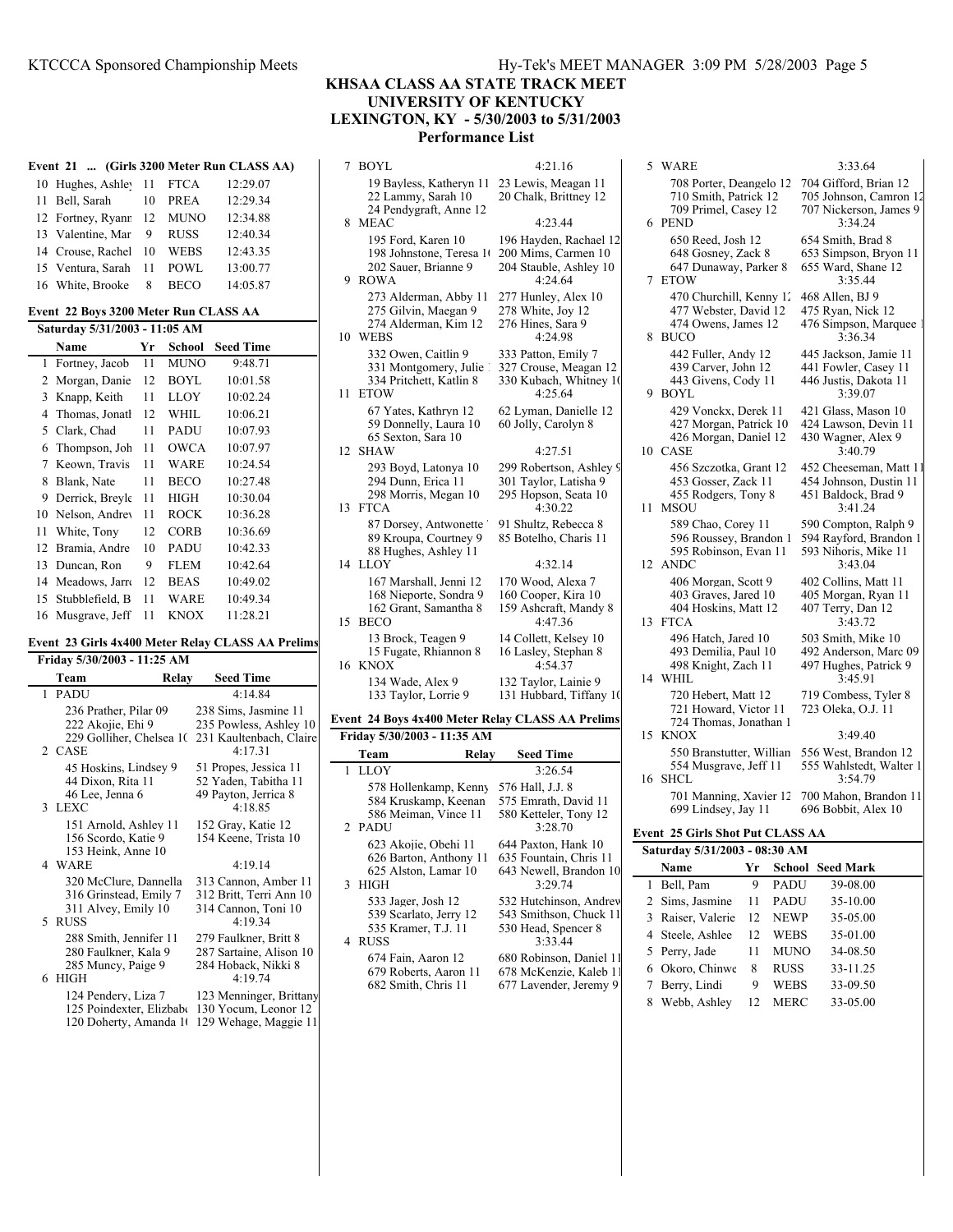**UNIVERSITY OF KENTUCKY**

**LEXINGTON, KY - 5/30/2003 to 5/31/2003**

**Performance List**

|    | Event 25  (Girls Shot Put CLASS AA)         |    |             |                         |    |
|----|---------------------------------------------|----|-------------|-------------------------|----|
| 9  | Besser, Chrissy                             | 12 | <b>PREA</b> | 33-01.50                |    |
| 10 | Turner, Kallie                              | 11 | <b>HEAT</b> | 31-07.50                |    |
| 11 | Hall, Celia                                 | 12 | PREA        | 30-05.00                |    |
| 12 | Downs, Chaeli                               | 12 | <b>MERC</b> | 30-04.00                |    |
| 13 | Walls, Candy                                | 10 | <b>POWL</b> | 30-01.00                |    |
| 14 | Hoskins, Shelli                             | 11 | LESL        | 27-08.00                |    |
| 15 | Lee, Katie                                  | 9  | <b>BUCO</b> | 26-10.00                |    |
| 16 | Northington, A                              | 9  | WARE        | 26-00.00                |    |
|    |                                             |    |             |                         |    |
|    | <b>Event 26 Boys Shot Put CLASS AA</b>      |    |             |                         |    |
|    | Friday 5/30/2003 - 08:30 AM<br>Name         | Yr | School      | <b>Seed Mark</b>        |    |
| 1  | Fryman, Andy                                | 12 | <b>MASO</b> | 63-06.75                | E١ |
| 2  | Fultz, Daniel                               | 12 | ROWA        | 51-09.00                |    |
| 3  | Hopkins, Myric                              | 12 | <b>LLOY</b> | 49-04.75                |    |
| 4  | Jennings, Davi                              | 12 | <b>BOYL</b> | 48-10.00                |    |
| 5  | Healy, Brian                                | 12 | HIGH        | 47-01.50                |    |
| 6  | Kidd, Jeremy                                | 12 | MERC        | 46-11.00                |    |
| 7  | Collier, Justin                             | 12 | <b>BOUR</b> | 45-07.50                |    |
| 8  | LaFollette, Sco                             | 12 | LARU        | 45-03.00                |    |
| 9  | Hunt, Mike                                  | 11 | <b>BUCO</b> | 44-08.00                |    |
| 10 | Bolen, Leandre                              | 11 | PADU        | 44-07.00                |    |
| 11 | Overstreet, Brc                             | 12 | <b>BOYL</b> | 43-09.00                |    |
| 12 | Tanzilla, Jerem                             | 11 | <b>DESA</b> | 42-11.00                |    |
| 13 | Clevinger, Just                             | 11 | <b>BELF</b> | 42-10.00                |    |
| 14 | Peace, Madison                              | 12 | CALD        | 41-11.50                |    |
| 15 | Harbin, Trey                                | 11 | BECO        | 41-01.00                |    |
| 16 | Bussey, George                              | 11 | WEST        | 40-00.50                |    |
|    |                                             |    |             |                         |    |
|    | <b>Event 27 Girls Discus Throw CLASS AA</b> |    |             |                         |    |
|    | Friday 5/30/2003 - 08:30 AM                 |    |             |                         |    |
|    | Name                                        | Yr | School      | <b>Seed Mark</b>        |    |
| 1  | Bell, Pam                                   | 9  | PADU        | 133-11                  | Ę, |
| 2  | Berry, Lindi                                | 9  | WEBS        | 103-11                  |    |
| 3  | Priddy, Christii                            | 12 | HART        | 102-05                  |    |
| 4  | Pierce, Jessica                             | 11 | CASE        | 101-01                  |    |
| 5  | Steele, Ashlee                              | 12 | <b>WEBS</b> | 99-05                   |    |
| 6  | Lee, Whitney                                | 12 | <b>NBUL</b> | 99-00                   |    |
| 7  | Kaaz, Christina                             | 10 | LLOY        | 95-07                   |    |
| 8  | Besser, Chrissy                             | 12 | <b>PREA</b> | 95-03                   |    |
| 9  | Webb, Ashley                                | 12 | MERC        | 94-02                   |    |
| 10 | Hogan, LaRoya                               | 11 | <b>FRCO</b> | 93-05                   |    |
| 11 | Murphy, Danie                               | 10 | CASE        | 93-05                   |    |
| 12 | Roney, Sarah                                | 11 | MEAC        | 91-04                   |    |
| 13 | Simpkins, Elen                              | 11 | FLEM        | 87-01                   |    |
| 14 | Grinstead, Erin                             | 11 | WARE        | 86-11                   |    |
| 15 | Hoskins, Shelli                             | 11 | <b>LESL</b> | 80-06                   |    |
| 16 |                                             |    | ERID        | 79-02                   |    |
|    | Coleman, Sama                               | 10 |             |                         |    |
|    | <b>Event 28 Boys Discus Throw CLASS AA</b>  |    |             |                         |    |
|    | Saturday 5/31/2003 - 08:30 AM               |    |             |                         |    |
|    | Name                                        | Yr |             | <b>School Seed Mark</b> |    |
| 1  | Fryman, Andy                                | 12 | MASO        | 183-08                  |    |
| 2  | Jennings, Davi                              | 12 | BOYL        | 160-03                  |    |
| 3  | Willoughby, T1                              | 10 | WEBS        | 157-09                  | Ŀ٦ |
| 4  | Deason, Antho                               | 12 | CALD        | 146-05                  |    |
|    |                                             |    |             |                         |    |
|    |                                             |    |             |                         |    |

| 5                                          | Napier, Kevin                     | 12 | <b>BECO</b> | 140-08           |  |  |  |
|--------------------------------------------|-----------------------------------|----|-------------|------------------|--|--|--|
| 6                                          | LaFollette, Sco                   | 12 | LARU        | 140-07           |  |  |  |
| 7                                          | Williams, Todc                    | 10 | <b>BEAS</b> | 136-01           |  |  |  |
| 8                                          | Sester, Sean                      | 11 | HIGH        | 134-06           |  |  |  |
| 9                                          | Jones, Sam                        | 11 | PADU        | 131-08           |  |  |  |
| 10                                         | Duncan, Zip                       | 10 | <b>ETOW</b> | 127-01           |  |  |  |
| 11                                         | Fultz, Daniel                     | 12 | ROWA        | 125-03           |  |  |  |
| 12                                         | Kidd, Jeremy                      | 12 | MERC        | 124-05           |  |  |  |
|                                            |                                   |    |             |                  |  |  |  |
| 13                                         | Shrout, Tyler                     | 11 | <b>FLEM</b> | 124-02           |  |  |  |
| 14                                         | Hunt, Mike                        | 11 | <b>BUCO</b> | 121-07           |  |  |  |
| 15                                         | Easton, James                     | 12 | SHCL        | 120-03           |  |  |  |
| 16                                         | Foster, Josh                      | 11 | NBUL        | 110-04           |  |  |  |
|                                            | Event 29 Girls Long Jump CLASS AA |    |             |                  |  |  |  |
|                                            | Friday 5/30/2003 - 08:30 AM       |    |             |                  |  |  |  |
| Yr<br><b>Seed Mark</b><br>Name<br>School   |                                   |    |             |                  |  |  |  |
| 1                                          | Akojie, Temi                      | 12 | PADU        | 16-08.00         |  |  |  |
| 2                                          | Ransler, Anna                     | 12 | PADU        | 16-03.00         |  |  |  |
| 3                                          |                                   | 12 |             | 16-02.00         |  |  |  |
|                                            | Wagner, Laura                     |    | FLEM        |                  |  |  |  |
| 4                                          | Hammond, Hea                      | 10 | <b>ROCK</b> | 15-09.00         |  |  |  |
| 5                                          | Shumpert, Nata                    | 7  | LONE        | 15-07.00         |  |  |  |
| 6                                          | Bolden, Ashley                    | 11 | <b>BECO</b> | 15-06.75         |  |  |  |
| 7                                          | Harper, Kate                      | 8  | <b>LLOY</b> | 15-04.50         |  |  |  |
| 8                                          | Hagenberg, As                     | 12 | HEAT        | 15-04.00         |  |  |  |
| 9                                          | Best, Autumn                      | 12 | LARU        | 15-03.00         |  |  |  |
| 10                                         | Ferguson, Shee                    | 12 | RUSS        | 15-02.75         |  |  |  |
| 11                                         | Chambers, Des                     | 7  | MASO        | 15-01.00         |  |  |  |
| 12                                         | Murray, Kriste                    | 12 | <b>BEAS</b> | 15-00.00         |  |  |  |
| 13                                         | Embs, Chere'                      | 10 | ROCK        | 14-07.50         |  |  |  |
| 14                                         | Logan, Monya                      | 9  | <b>ETOW</b> | 14-04.00         |  |  |  |
| 15                                         | Stoner, Tyshan                    | 9  | SHAW        | 14-03.25         |  |  |  |
| 16                                         | Mullins, Ambe                     | 9  | <b>SHVA</b> | 14-00.25         |  |  |  |
|                                            |                                   |    |             |                  |  |  |  |
| <b>Event 30 Boys Long Jump CLASS AA</b>    |                                   |    |             |                  |  |  |  |
| Saturday 5/31/2003 - 08:30 AM              |                                   |    |             |                  |  |  |  |
|                                            | Name                              | Yr | School      | <b>Seed Mark</b> |  |  |  |
| 1                                          | Alexander, Sag                    | 11 | <b>PADU</b> | 21-01.00         |  |  |  |
| 2                                          | Holbert, Shawr                    | 12 | <b>BEAS</b> | 20-11.00         |  |  |  |
| 3                                          | Sloas, Thomas                     | 12 | FLEM        | 20-08.50         |  |  |  |
| 4                                          | Williams, Ryar                    | 12 | MORG        | 20-06.75         |  |  |  |
| 5                                          | Scott, Brian                      | 12 | <b>ROWA</b> | 20-05.50         |  |  |  |
| 6                                          | Kramer, T.J.                      | 11 | HIGH        | 20-05.00         |  |  |  |
| 7                                          | Newell, Brando                    | 10 | PADU        | 20-04.00         |  |  |  |
| 8                                          | Cherry, Doug                      | 12 | <b>FAIR</b> | 20-03.25         |  |  |  |
| 9                                          | Gross, Josh                       | 10 | RUSS        | 20-01.25         |  |  |  |
| 10                                         | Grinter, Mauric                   | 10 | FAIR        | 19-09.75         |  |  |  |
| 11                                         | Robbins, Shaw                     | 10 | <b>BECO</b> | 19-07.50         |  |  |  |
| 12                                         | Dice, Stanley                     | 10 | HART        | 19-06.75         |  |  |  |
| 13                                         | Carver, John                      | 12 | BUCO        | 19-03.75         |  |  |  |
| 14                                         | Gibson, Jeremi                    | 11 | BECO        | 19-00.50         |  |  |  |
| 15                                         | Johnson, Brian                    | 9  | WJES        | 19-00.00         |  |  |  |
| 16                                         | McCloud, And                      | 10 | MERC        | 18-09.00         |  |  |  |
|                                            |                                   |    |             |                  |  |  |  |
| <b>Event 31 Girls Triple Jump CLASS AA</b> |                                   |    |             |                  |  |  |  |
|                                            | Saturday 5/31/2003 - 08:30 AM     |    |             |                  |  |  |  |
|                                            | Name                              | Yr | School      | <b>Seed Mark</b> |  |  |  |
| 1                                          | Ransler, Anna                     | 12 | PADU        | 35-05.00         |  |  |  |
| 2                                          | Snowden, Whit                     | 10 | LEXC        | 34-07.00         |  |  |  |
|                                            |                                   |    |             |                  |  |  |  |

| 3  | Embs, Chere'                       | 10 | <b>ROCK</b> | 34-01.75         |
|----|------------------------------------|----|-------------|------------------|
| 4  | Itiavkase, Asee                    | 10 | PADU        | 34-00.00         |
| 5  | Patterson, Beth                    | 11 | CASE        | 33-11.00         |
| 6  | Murray, Kriste                     | 12 | BEAS        | 33-08.50         |
| 7  | Wagner, Laura                      | 12 | FLEM        | 33-07.50         |
| 8  | Carroll, Ashley                    | 10 | MORG        | 32-07.75         |
| 9  | Whitaker, Meg                      | 11 | MUNO        | 32-06.00         |
| 10 | Cecil, Whitney                     | 9  | MERC        | 32-05.50         |
| 11 | Griffin, Brandi                    | 10 | WEBS        | 32-03.00         |
| 12 | Crafton, Julia                     | 12 | <b>FRSI</b> | 31-04.00         |
| 13 | Looney, Jordar                     | 11 | ERID        | 30-11.50         |
| 14 | Hoffman, Lisa                      | 10 | MEAC        | 30-02.00         |
| 15 | Cannon, Toni                       | 10 | WARE        | 30-01.50         |
| 16 | Parks, Natasha                     | 10 | POWL        | 30-01.50         |
|    |                                    |    |             |                  |
|    | Event 32 Boys Triple Jump CLASS AA |    |             |                  |
|    | Friday 5/30/2003 - 08:30 AM        |    |             |                  |
|    | Name                               | Yr | School      | <b>Seed Mark</b> |
| 1  | Newell, Brando                     | 10 | PADU        | 44-02.00         |
| 2  | Mincey, Sam                        | 11 | ROWA        | 43-04.00         |
| 3  | Scott, Brian                       | 12 | <b>ROWA</b> | 41-05.25         |
| 4  | Kinney, Charle                     | 10 | LLOY        | 40-10.50         |
| 5  | Sizemore, Bucl                     | 10 | LESL        | 40-09.50         |
| 6  | Williams, Ryar                     | 12 | MORG        | 40-00.25         |
| 7  | Garrod, Lamar                      | 11 | PADU        | 40-00.00         |
| 8  | Higginbotham,                      | 12 | EJES        | 39-06.25         |
| 9  | Lavender, Jeren                    | 9  | RUSS        | 39-05.75         |
| 10 | Kramer, T.J.                       | 11 | HIGH        | 39-05.25         |
| 11 | Kidd, Josh                         | 9  | MERC        | 39-01.50         |
| 12 | Jamerson, Nich                     | 11 | PRES        | 39-00.00         |
| 13 | Dice, Stanley                      | 10 | HART        | 38-09.00         |
| 14 | Bruggeman, M                       | 12 | <b>BEAS</b> | 38-06.00         |
| 15 | Porter, Deange                     | 12 | WARE        | 38-02.00         |
| 16 | Terry, Dan                         | 12 | ANDC        | 35-02.75         |
|    |                                    |    |             |                  |
|    | Event 33 Girls High Jump CLASS AA  |    |             |                  |
|    | Saturday 5/31/2003 - 08:30 AM      |    |             |                  |
|    | Name                               | Yr | School      | <b>Seed Mark</b> |
| 1  | Murray, Kriste                     | 12 | <b>BEAS</b> | 5-04.00          |
| 2  | Griffin, Brandi                    | 10 | <b>WEBS</b> | 5-04.00          |
| 3  | Wagner, Laura                      | 12 | FLEM        | 5-02.00          |
| 4  | Itiavkase, Asee                    | 10 | PADU        | 5-02.00          |
| 5  | Whitaker, Meg                      | 11 | <b>MUNO</b> | 5-00.00          |
| 6  | Hammond, Hea                       | 10 | ROCK        | 5-00.00          |
| 7  | Webb, Ashley                       | 12 | MERC        | 4-10.00          |
| 8  | Dunn, Erica                        | 11 | SHAW        | 4-10.00          |
| 9  | Faulkner, Kala                     | 9  | <b>RUSS</b> | 4-10.00          |
| 10 | Barger, Brittan                    | 11 | LESL        | 4-10.00          |
| 11 | Jennex, Gabby                      | 10 | MSOU        | 4-08.00          |
| 12 | Snowden, Whi                       | 10 | LEXC        | 4-08.00          |
| 13 | Propes, Jessica                    | 11 | CASE        | 4-08.00          |
| 14 | Morris, Lori                       | 11 | PEND        | 4-08.00          |
| 15 | Layton, Kat                        | 10 | BOUR        | 4-08.00          |
| 16 | Leonard, Shaka                     | 10 | PADU        | 4-08.00          |
| 17 | Bolden, Ashley                     | 11 | BECO        | 4-08.00          |
| 18 | Akridge, Maria                     | 10 | TAYL        | 4-04.00          |
| 19 | Boyd, Sarah                        | 10 | LARU        | 4-02.00          |
|    |                                    |    |             |                  |